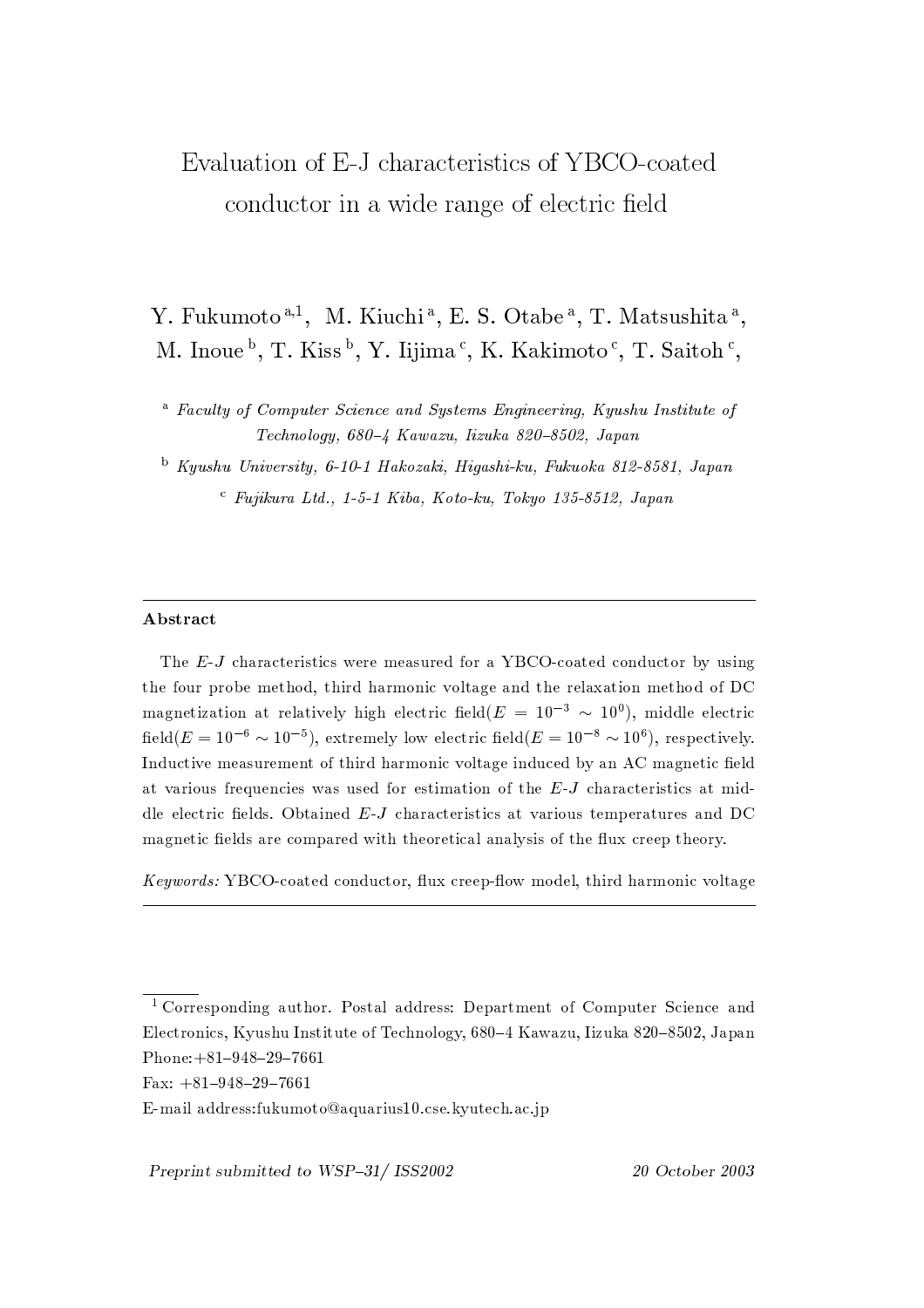#### Introduction  $\mathbf{1}$

YBCO is most promising for a power application because of a superior critical current characteristic at high magnetic fields in various high- $T_c$  superconductors. The critical current characteristic is crucial for applications. This characteristic depends on the electric field and the range of electric field that the superconductor experiences is different depending on the kind of application. For example, AC power cable is used in relatively high electric field region, while NMR device is used in extremely low electric field region. Recently long YBCO coated conductors with high critical current are successfully fabricated. Application of such conductor is really expected. This is why the evaluation of E-J characteristic of YBCO coated conductors in a wide range of electric field is necessary. The E-J characteristic at relatively high electric field and extremely low electric field region are measured by 4 probe method and relaxation method of DC magnetization. However these method cannot measure  $E$ -J characteristic at middle electric field region in addition to this 4 probe method is destructive and relaxation method of DC magnetization cannot measure the large sample. In this study,  $E-J$  characteristic is measured by inductive method using third harmonic voltage in addition to the 4 probe and relaxation method. This method can measure large sample and measure at middle electric field region.

flux creep-flow model

### $\overline{2}$ Experimental

The specimen measured is an YBCO coated wire made by IBAD method. The specification of the specimen is shown in Table 1. The third harmonic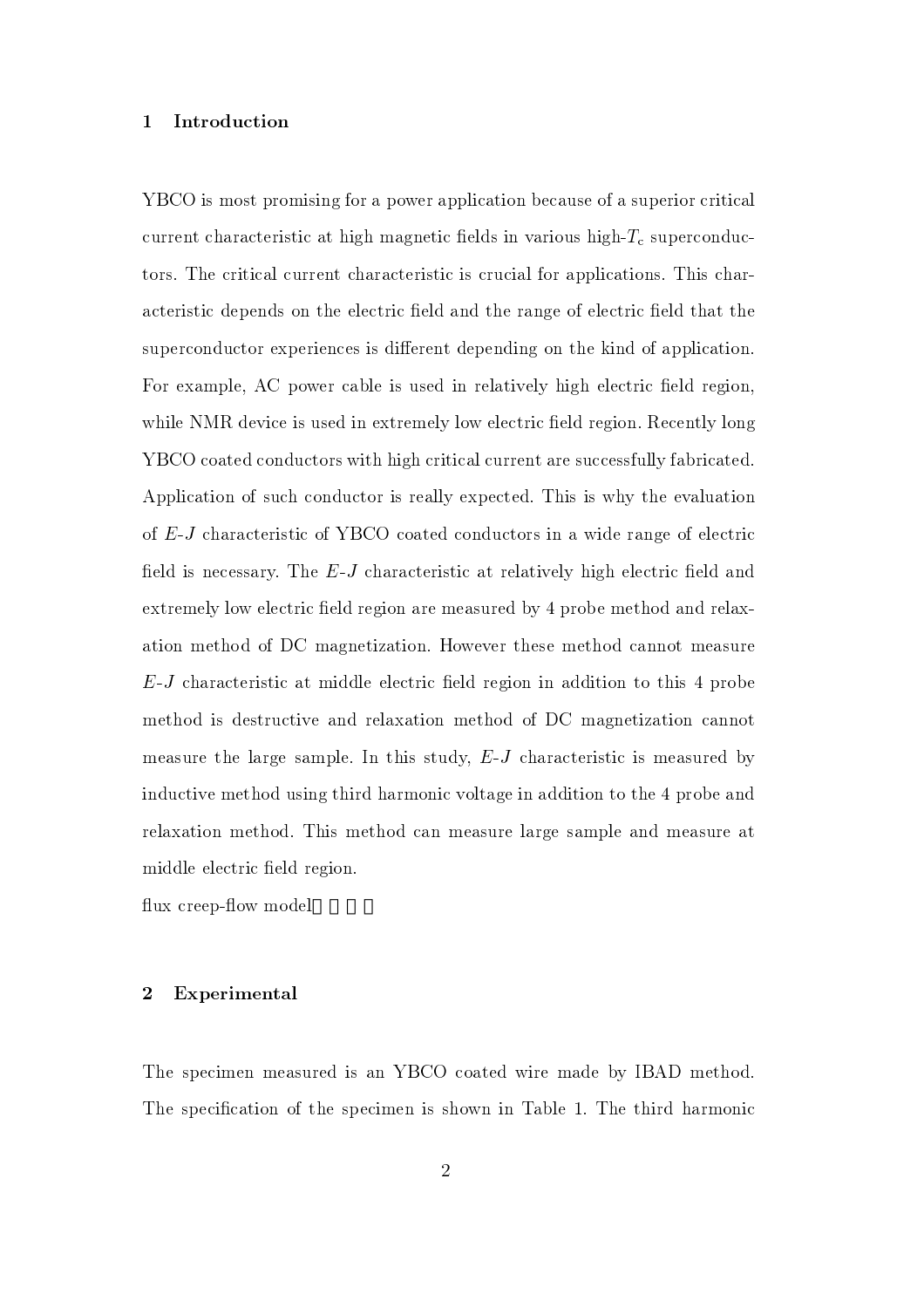voltage was measured in a magnetic field along the c-axis in a vemperature range of 60 85 K. The coil (400 turns, inner winding diameter of 2 mm, outer diameter of 6.05 mm, and height of 1.12 mm ) are mounted about 0.27 mm above superconducting film. The current density,  $J$ , and the electric field,  $E$ , are estimated by the following equations

$$
J = \frac{2K}{d}I_{c0} \tag{1}
$$

$$
E = \frac{3\sqrt{3}}{8}\mu_0 \omega J d^2 \tag{2}
$$

In the above  $K$  is the coil factor. According to previous study, the  $E-J$  characteristic by 4 probe method agree with by relaxation method. So the coil factor determined d is the thickness of superconductor,  $I_{\text{c}0}$  is the coil current when the third harmonic voltage generated in the coil.

The magnetic relaxation was measured in a magnetic field along the c-axis in a temperature range of 50 77 K using a SQUID magnetometer. The magnetic field of sufficient strength was first applied to the specimen, and then reduced to an aimed value, and the relaxation of the magnetic moment,  $m$ , was measured. The current density,  $J$ , and the electric field,  $E$ , are estimated by the following equations

$$
J = \frac{12m}{w^2 d(3l - w)}\tag{3}
$$

$$
E = -\frac{\mu_0}{2d(l+w)}\frac{\mathrm{d}m}{\mathrm{d}t} \tag{4}
$$

In the above  $l$ is the length,  $w$  is the width and  $d$  is the thickness of specimen.

The four probe method was also used in the magnetic field parallel to the caxis to measure the  $E$ -J characteristics in the range of relatively high electric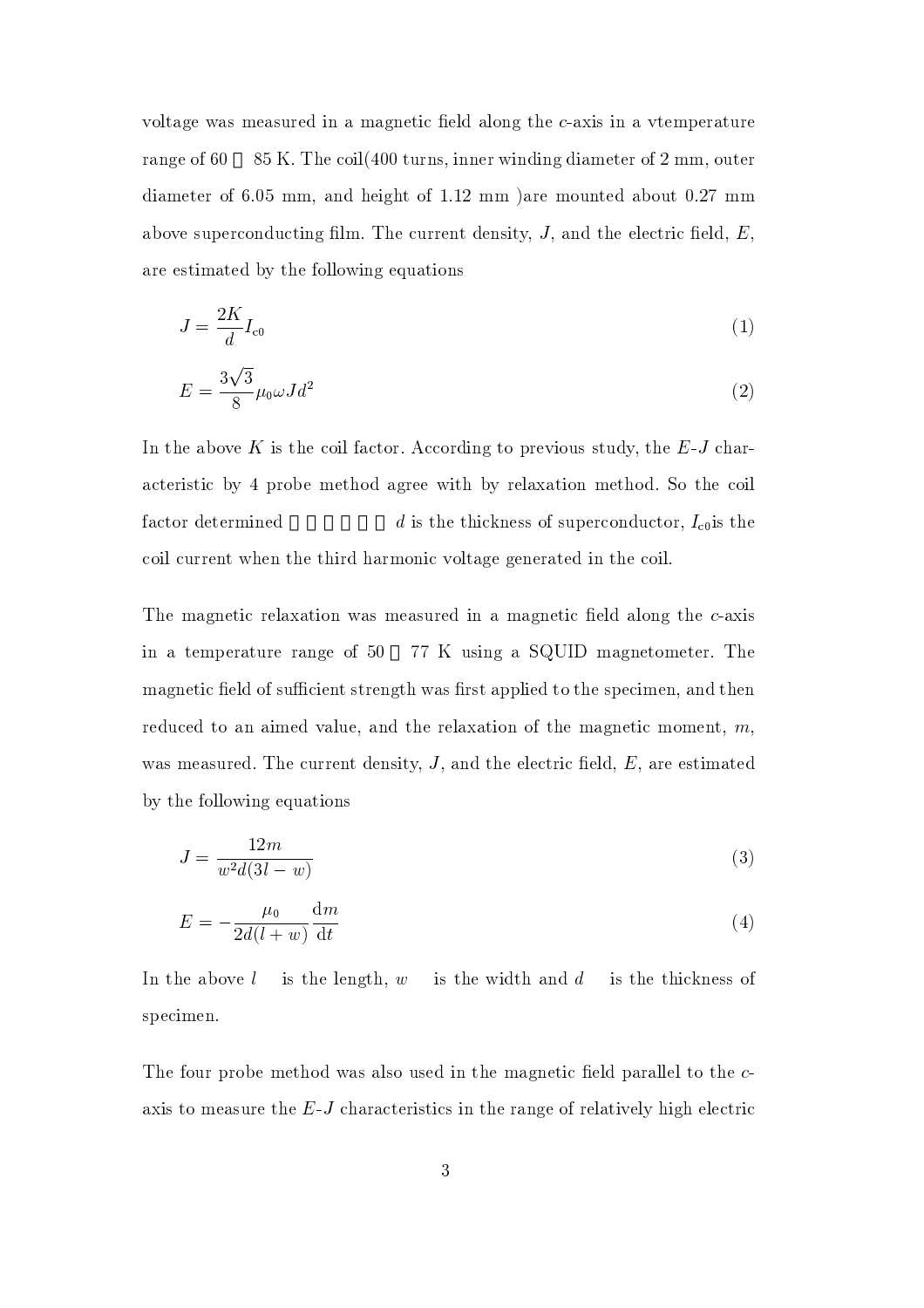de la construcción de la construcción de la construcción de la construcción de la construcción de la construcc

 $-$  -0  $\ldots$  , and the complete state of  $\mathbb{R}^n$  . The continuous state of  $\mathbb{R}^n$  and  $\mathbb{R}^n$ Hz. Cleary the  $I_{c0}$  decreases with increasing  $H_0$ , namely,  $J_c$  is decreasing. 
.  60 3!9   f. The E-J characteristics at 70 K,77 K,85 K, are shown Figs. 3, Figs. 4 and Figs. 5. The data obtained by the 4 probe method, third harmonic voltage, relaxation method are distributed in the resions of relatively high, middle, and extremely low electric field.

## 4 Summary



## 5 Acknowledgement

 $+$  1  $+$  2  $+$  1  $+$  2  $+$  1  $+$  1  $+$  1  $+$  1  $+$  1  $+$  1  $+$  1  $+$  1  $+$  1  $+$  1  $+$  1  $+$  1  $+$  1  $+$  1  $+$  1  $+$  1  $+$  1  $+$  1  $+$  1  $+$  1  $+$  1  $+$  1  $+$  1  $+$  1  $+$  1  $+$  1  $+$  1  $+$  1  $+$  1  $+$  1  $+$  1  $+$  1  $+$  1  $\blacksquare$  
 :  
"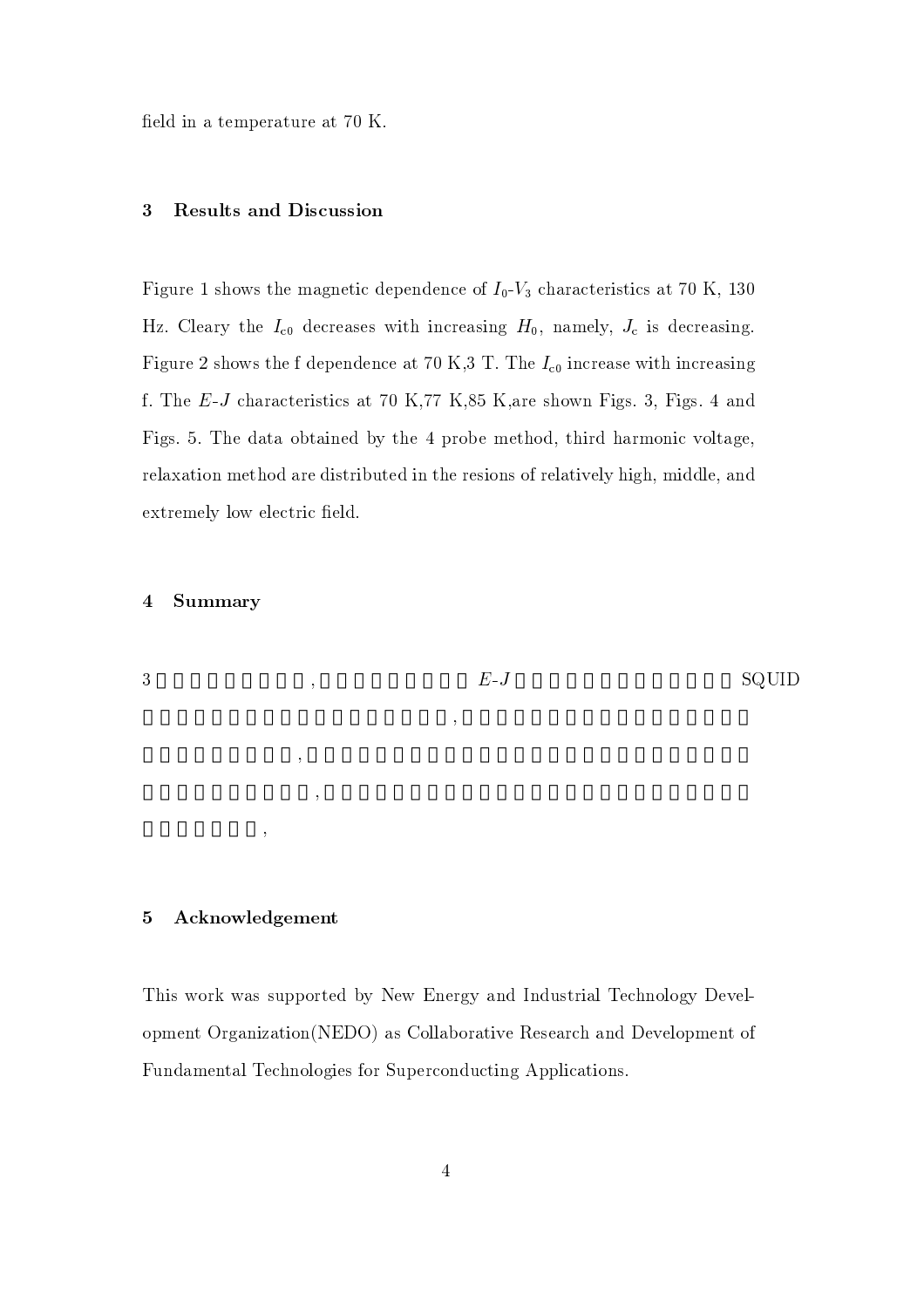| Table 1. Specification of specimen. |      |     |                                     |     |
|-------------------------------------|------|-----|-------------------------------------|-----|
|                                     |      |     | $T_c(K)$ $l(mm)$ $w(mm)$ $d(\mu m)$ |     |
| relaxation                          | - 91 | 4.7 | -5.                                 | 1 O |
| $V_2$                               | 91.  | 10  | 10                                  | 10  |

Figure 1  $1$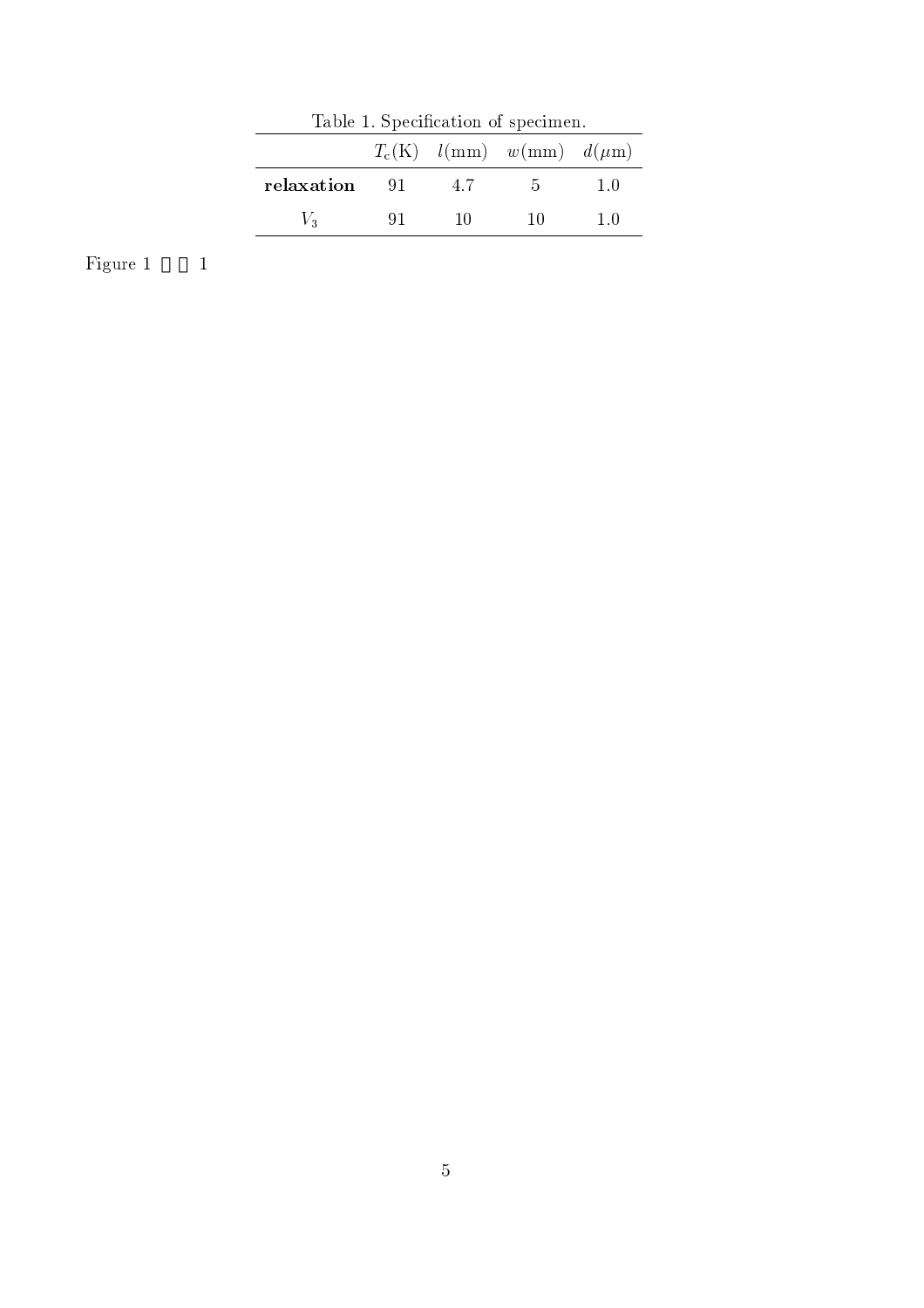

Figure 1: Y. Fukumoto et al./WSP-31/ ISS2003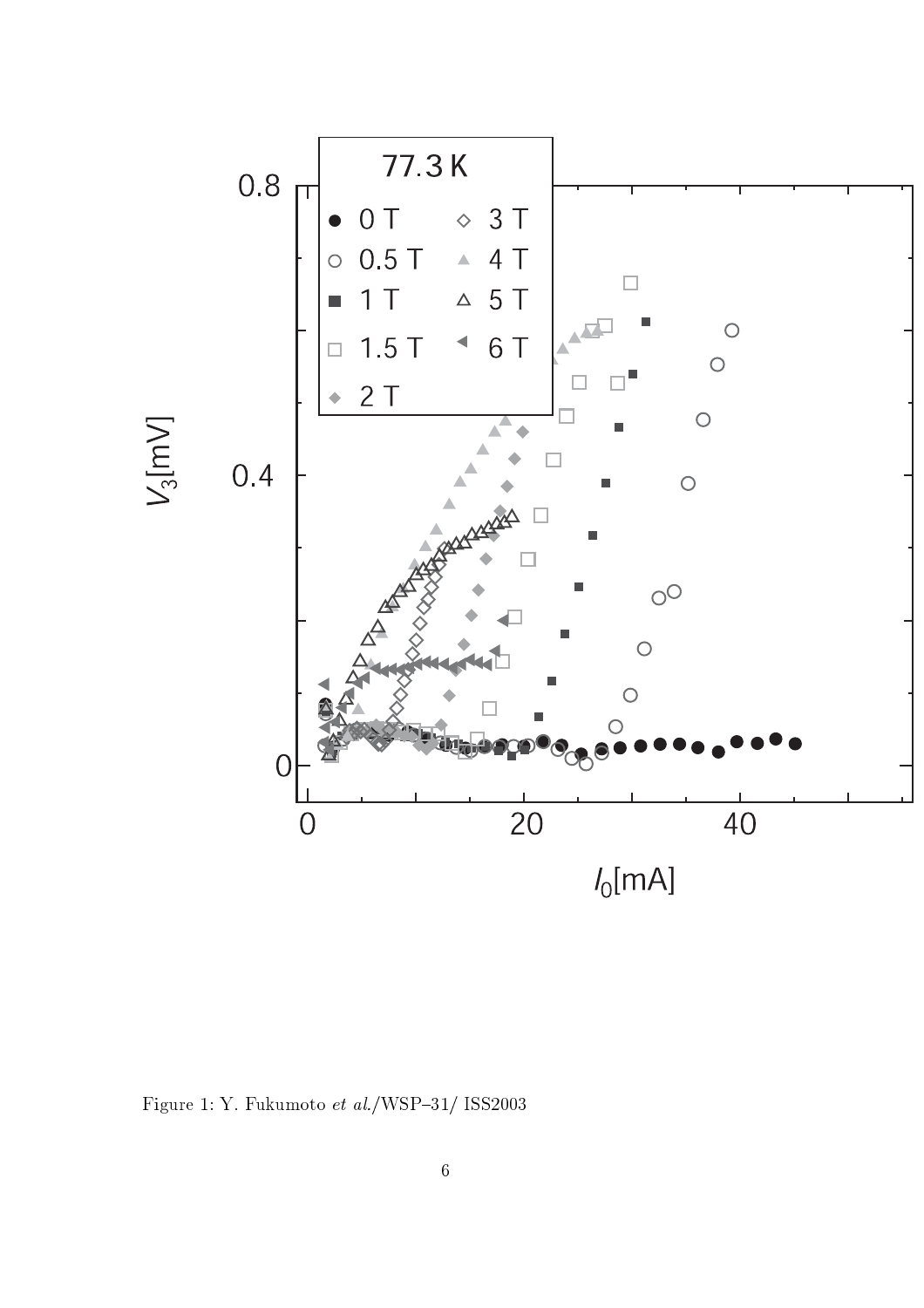

.A - BC:DE9-B +::.009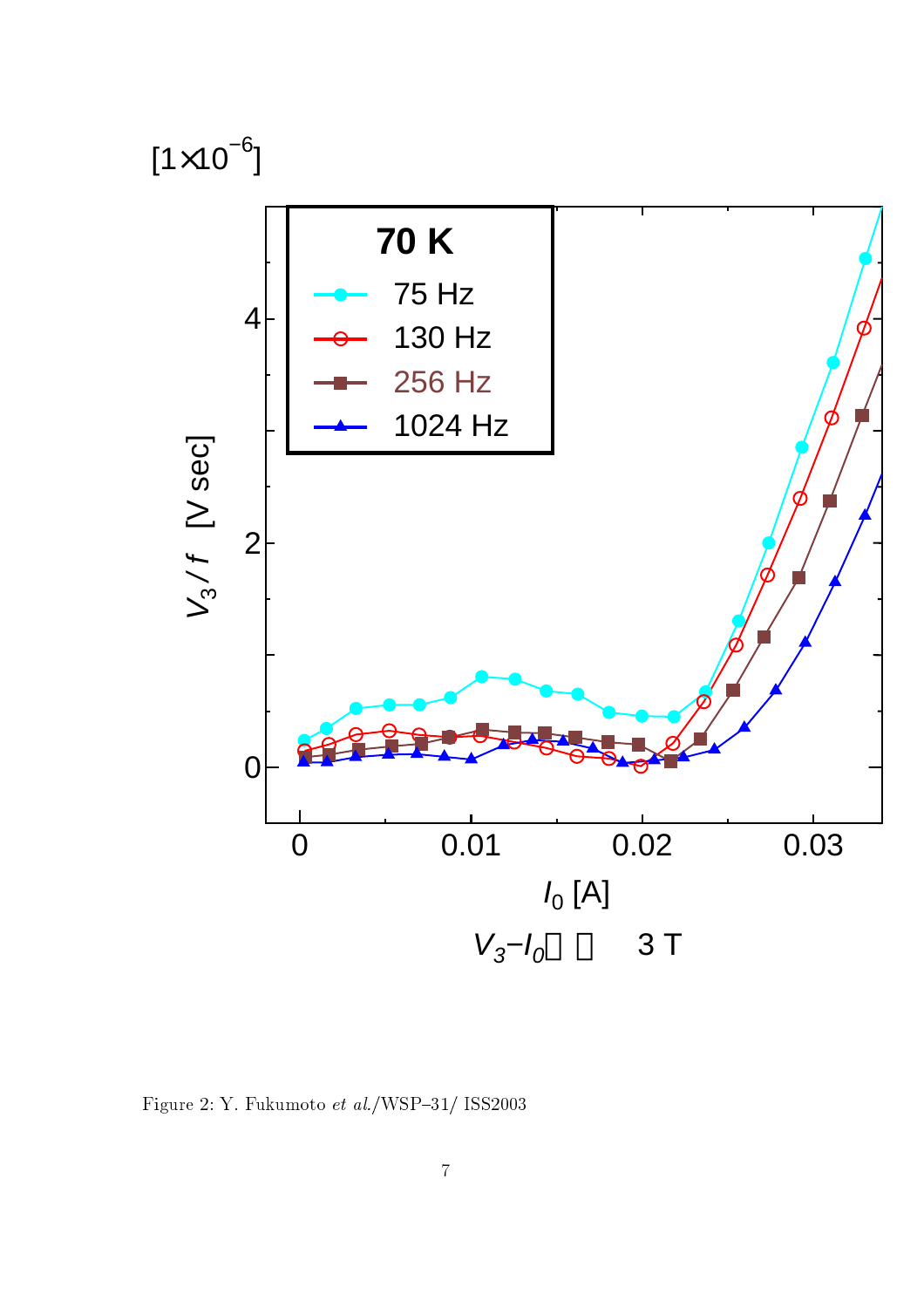

Figure 3: Y. Fukumoto  $et~al./\text{WSP}-31/$  ISS2003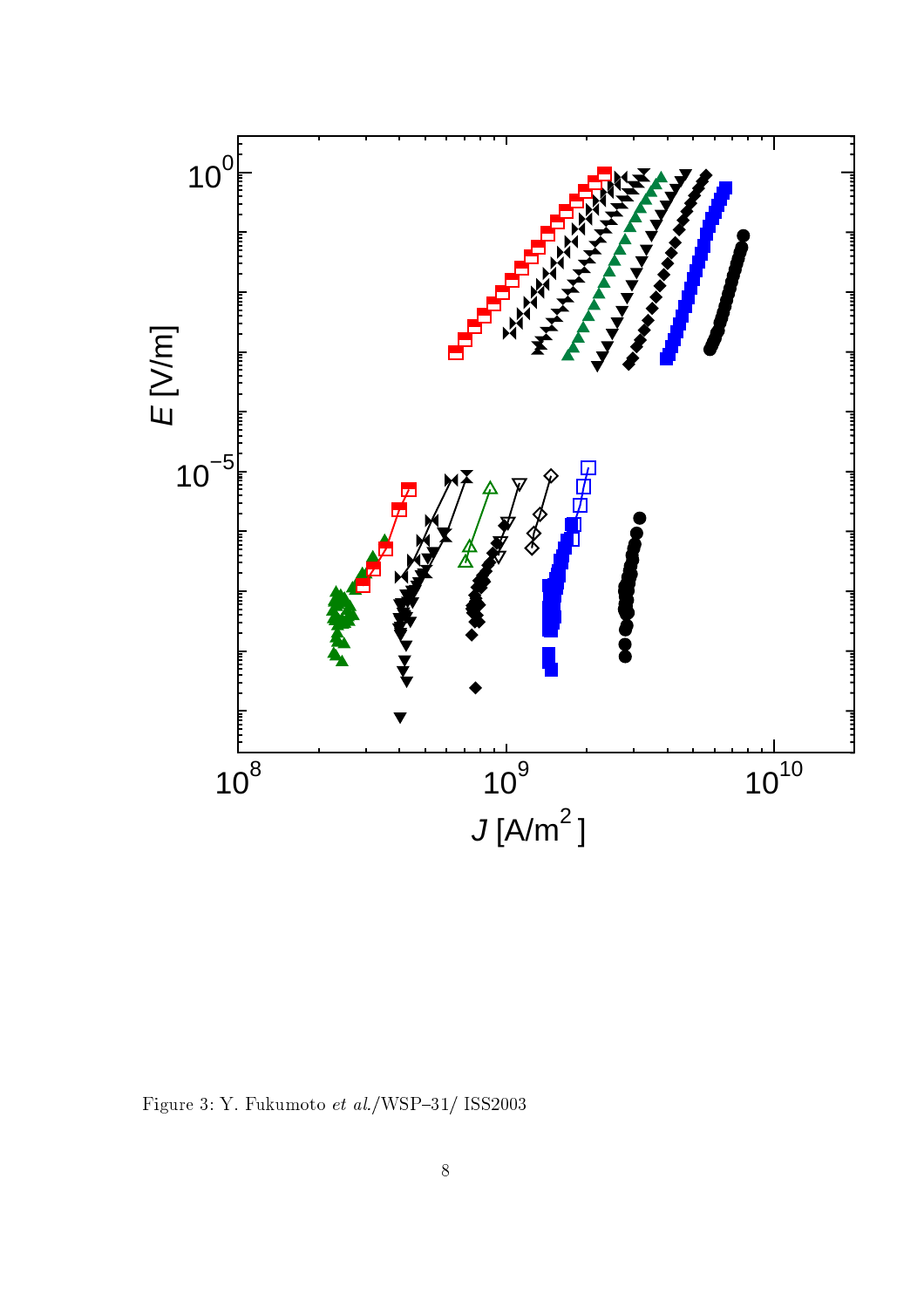

Figure 4: Y. Fukumoto  $et~al./\text{WSP}-31/$  ISS2003